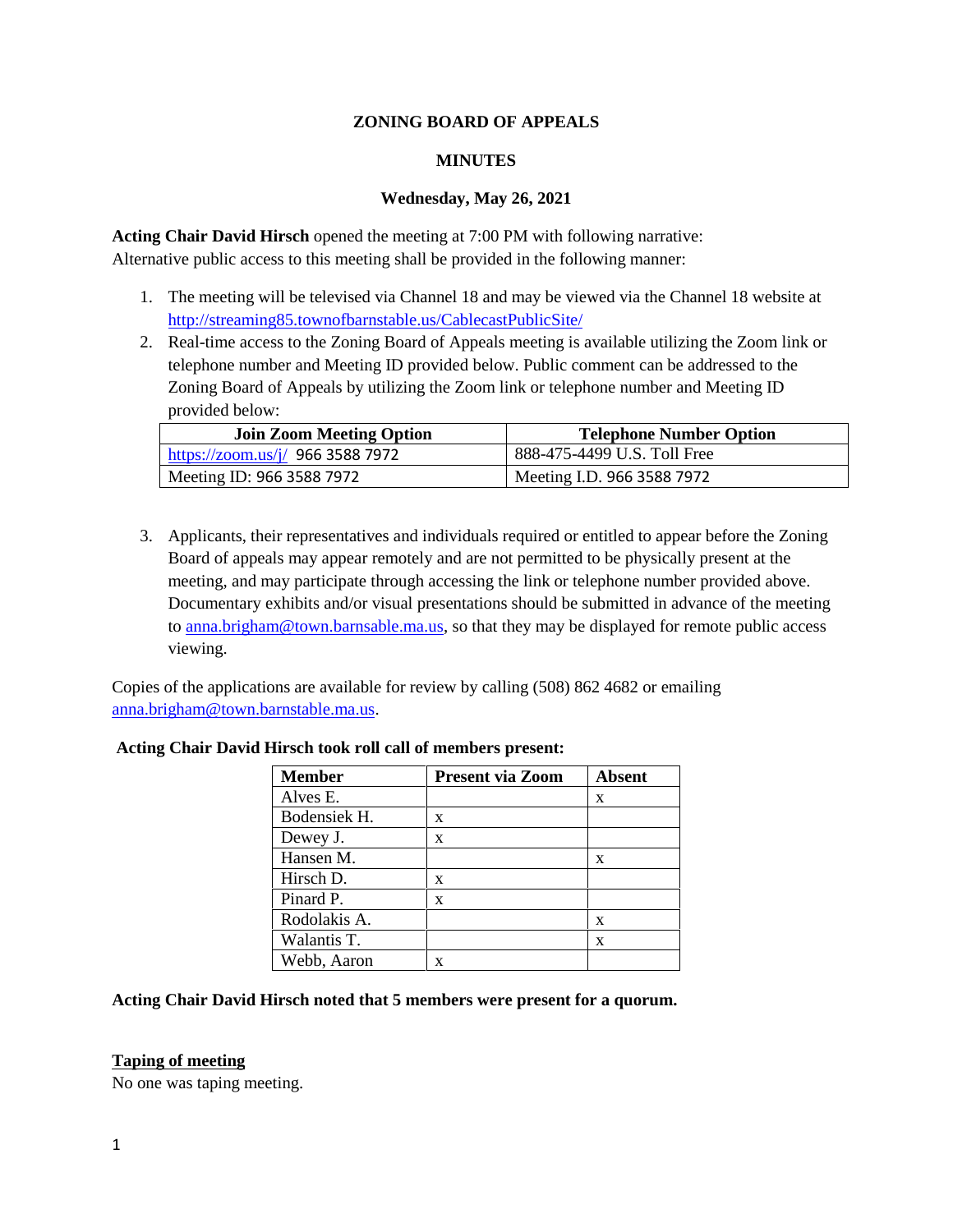We have minutes from March 10<sup>th</sup> and March 24<sup>th</sup>. to be approved. **Acting Chair Hirsch** moved to accept with **Member Dewey** seconding.

| <b>Member</b> | <b>Acceptance of Minutes</b> | Absent |
|---------------|------------------------------|--------|
| Alves E.      |                              | X      |
| Bodensiek H.  | X                            |        |
| Dewey J.      | X                            |        |
| Hansen M.     |                              | x      |
| Hirsch D.     | X                            |        |
| Pinard P.     | X                            |        |
| Rodolakis A.  |                              | x      |
| Walantis T.   |                              | x      |
| Webb, Aaron   | X                            |        |

All in favor.

## **OLD BUSINESS**

**Appeal No. 2021-018** William G. Crawford and Lynne A. Crawford have applied for a Special Permit pursuant to Section 240-91.H(3) – Demolition and Rebuilding on a Nonconforming lot. The Applicants are proposing to demolish an existing two-bedroom dwelling and construct a new, four-bedroom dwelling on a lot consisting of less than 10,000 square feet. The subject property is located at 181 Hollingsworth Road, Osterville, MA as shown on Assessor's Map 140as Parcel 040. It is located in the Residence C Zoning District. Continued from April 28, 2021 and May 12, 2021. **This was continued from May 12th** .

Attorney Michael Schultz is representing the Crawfords. In the packet that was submitted, the applicants meet all of the performance criteria set forth in Section 240-91 H1 for the issuance of a building permit with the exception that the lot contains less then 10,000 square feet which requires relief from this board. All of the criteria of 240-91 H 1 A& B are met. The proposed dwelling is not a substantially more detriment to the neighborhood then the existing dwelling. I would suggest that the design and demolition is a significant esthetic improvement. It is in keeping with the rest of the neighborhood which has had a number of homes demolished and rebuilt over the recent years. I would respectfully submit that the request fulfills the spirit and intent of the ordinance and will turn over to the board for any questions you may have.

**Acting Chair Hirsch –** any questions from the Board? Hearing none – we will turn it over to the public.

**Acting Chair Hirsch –** opened up public comment. Questions raised by gentleman who did not identify himself but acting Chairman Hirsch appeared to recognize this person. Questions raised, "Is this lot on town water?"Attorney Schultz replied, "It is." 2<sup>nd</sup> Question, "and the sewage system, will it fit a four bedroom home on 9,945 sq. ft lot? Attorney Schultz, "yes." 3<sup>rd</sup> Question, "so this is not in a nitrogen sensitive area? Attorney Schultz, "it is not." Does it go to the pond next door or does it go to Vineyard Sound?" Attorney Shultz, "doesn't know which way ground water flows". But it is outside any overlay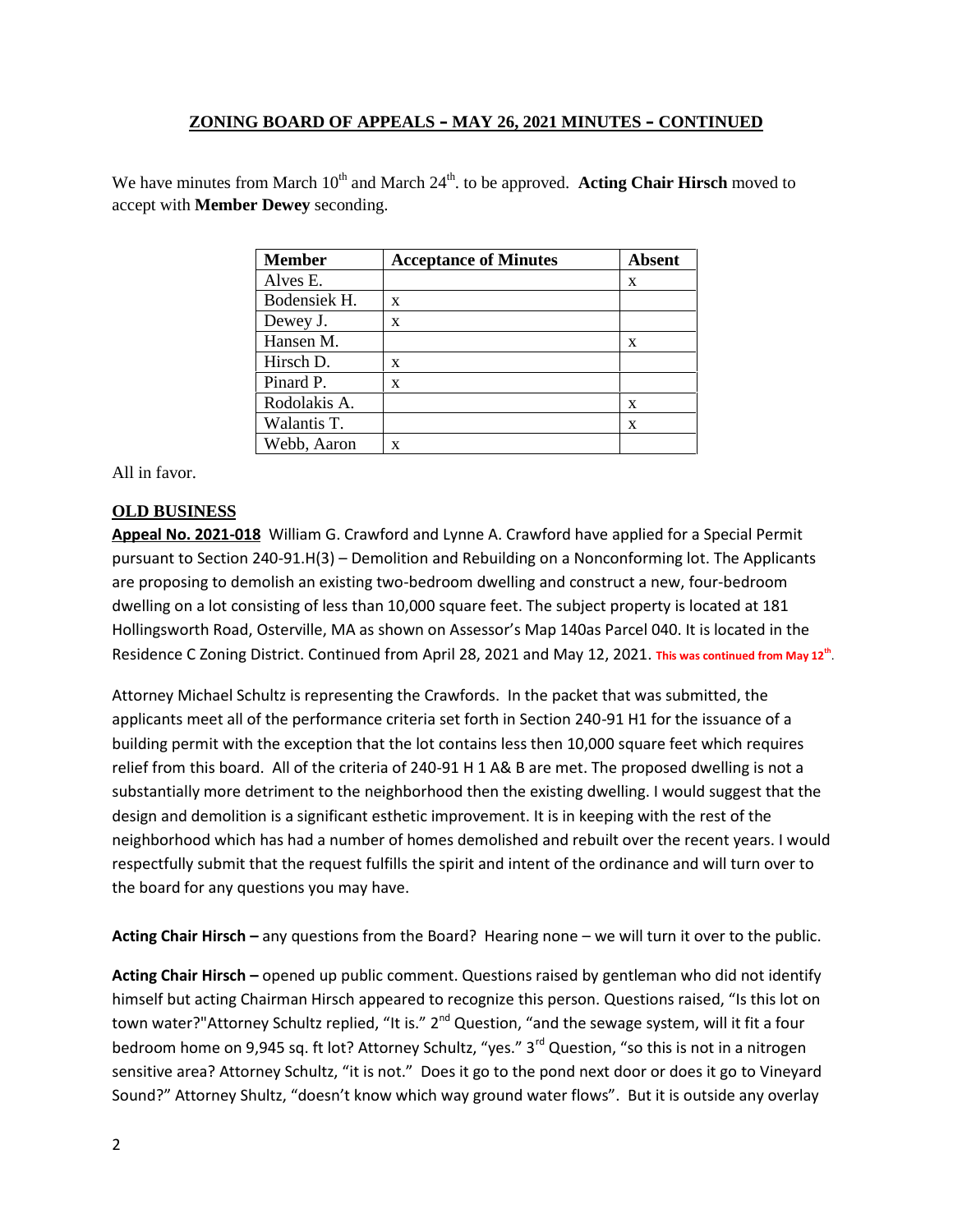district that has limitations so it is not located in a saltwater estuary overlay. It is the opinion of this member of the public that it is a lot of bedrooms for this lot and the nitrogen goes somewhere. Public Hearing is now closed."

**Acting Chair Hirsch** turned to the board for more discussion. **Member Dewey** asked if it is a new septic system going in or are they using the existing one? **Member Dewey** noted he did not see plan in packet.

Attorney Schultz noted that all is being done by Sullivan Brothers in Osterville. Attorney Schultz thinks it is a new system but he can give them a quick call right now. **Member Pinard** asked how many bedrooms does the existing home have? Attorney Shultz replied, "according to Assessor's office records, it has two. This is located in the triangle in Osterville which is outside the Salt Water Estuary Overlay. He would suggest that the 4 bedrooms are very much in keeping with the neighborhood. Even though public comment was closed…the unidentified speaker in the public comment section jumped in and asked if this has to go before the Board of Health?" Attorney Schultz replied, "Yes." "I just received text from John Sullivan and it is a new system." Member Dewey, "What phase of town sewer is this in…do you know?" Attorney Schultz is looking it up. He noted that on the Assessor's property look up, it reads, "None planned at this time." He also added that, "it must be in some sort of phase."

Member Pinard read the findings into the record. Findings of Fact

- 1. The application falls within a category specifically excepted in the ordinance for a grant of a special permit. Section 240-91(H) (3) allows for the complete demolition and rebuilding of a residence on a nonconforming lot.
- 2. Site Plan Review is not required for single-family residential dwellings.
- 3. After an evaluation of all the evidence presented, the proposal fulfills the spirit and intent of the Zoning Ordinance and would not represent a substantial detriment to the public good or the neighborhood affected.
- 4. The proposed yard setbacks must be equal to or greater than the yard setbacks of the existing building. The proposed setbacks comply with the District regulations.
- 5.The proposed lot coverage shall not exceed 20% or the existing lot coverage, whichever is greater. The proposed lot coverage is 20%.
- 6. The floor area ratio shall not exceed 0.30 or 30% the existing floor area ratio of the structure being demolished, whichever is greater. The proposed FAR is 27%.
- 7. The building height, in feet, shall not exceed 30 feet to the highest plate and shall contain no more than 2 ½ stories. The proposed height is approx. 17 feet 3 inches to plate (24 feet to ridge) (30 feet maximum) and the proposed dwelling is 2 stories.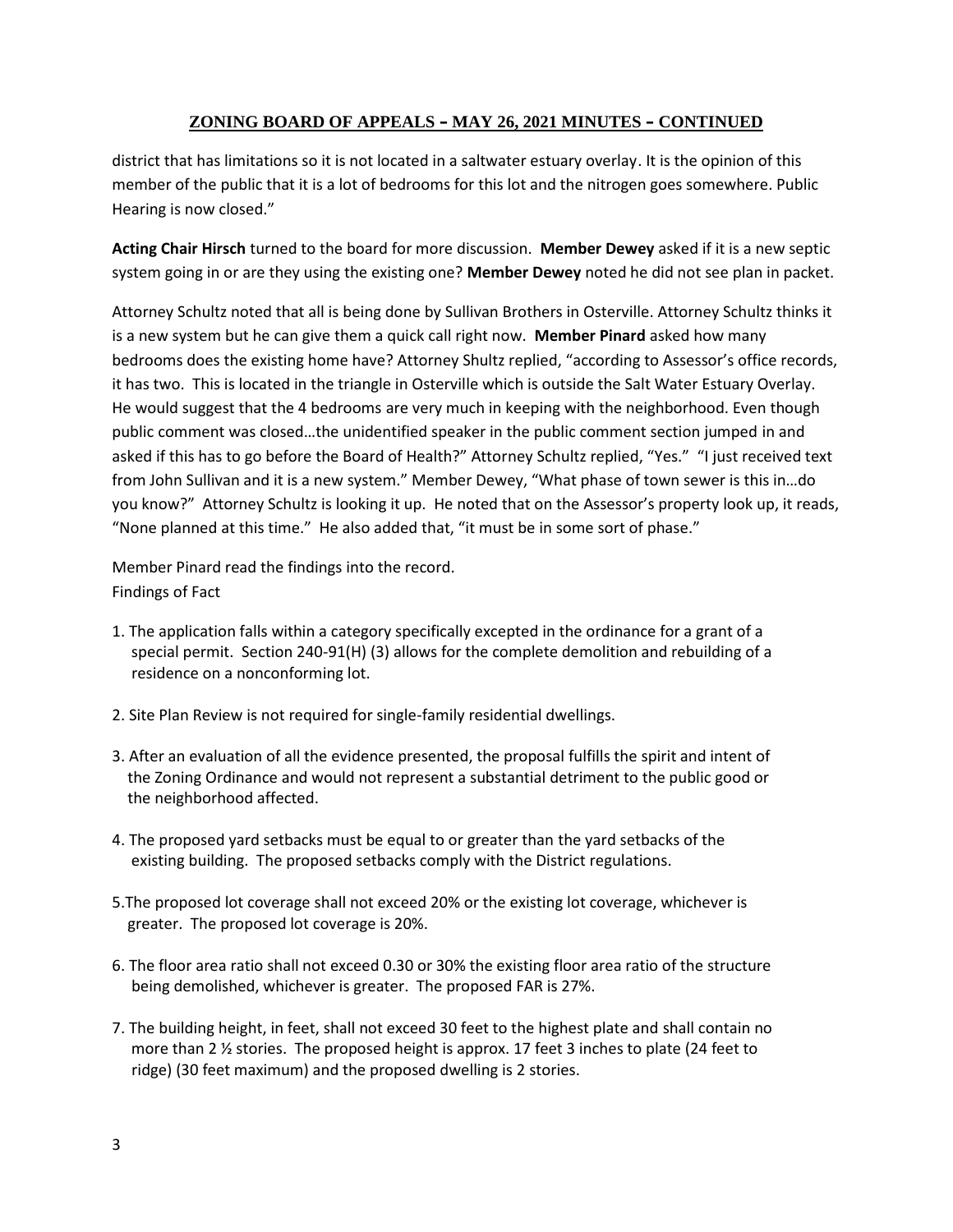8. The proposed new dwelling would not be substantially more detrimental to the neighborhood than the existing dwelling.

The vote to accept the findings was:

| <b>Member</b> | Appeal 2021-018 Findings |              |
|---------------|--------------------------|--------------|
| Alves E.      |                          |              |
| Bodensiek H.  | In favor                 |              |
| Dewey J.      |                          | Not in favor |
| Hansen M.     |                          |              |
| Hirsch D.     | In favor                 |              |
| Pinard P.     | In favor                 |              |
| Rodolakis A.  |                          |              |
| Walantis T.   |                          |              |
| Webb, Aaron   | In favor                 |              |

**NAY VOTE**: Jacob Dewey who believed the dwelling was too large for the size lot

### **CONDITIONS:**

- 1. Special Permit No. 2021-018 is granted to William G. Crawford and Lynne A. Crawford to demolish an existing two-bedroom dwelling and construct a new, four-bedroom dwelling on a lot consisting of less than 10,000 square feet. The subject property is located at 181 Hollingsworth Road, Osterville, MA.
- 2. The site development shall be constructed in substantial conformance with the plan entitled "Site Plan Proposed Improvements at 181 Hollingsworth Road, Barnstable (Centerville) Mass" drawn and stamped by Sullivan Engineering & Consulting, Inc., dated May 17, 2021.
- 3. The total lot coverage of all structures on the lot shall not exceed 20% and the floor-area ratio shall not exceed 27%.
- 4. The proposed redevelopment shall represent full build-out of the lot. Further expansion of the dwelling or construction of additional accessory structures is prohibited without prior approval from the Board.
- 5. All mechanical equipment associated with the dwelling (air conditioners, electric generators, etc.) shall be screened from neighboring homes and the public right-of-way.
- 6. The decision shall be recorded at the Barnstable County Registry of Deeds/Land Court and copies of the recorded decision shall be submitted to the Zoning Board of Appeals Office and the Building Division prior to issuance of the building permit. The rights authorized by this special permit must be exercised within two years, unless extended.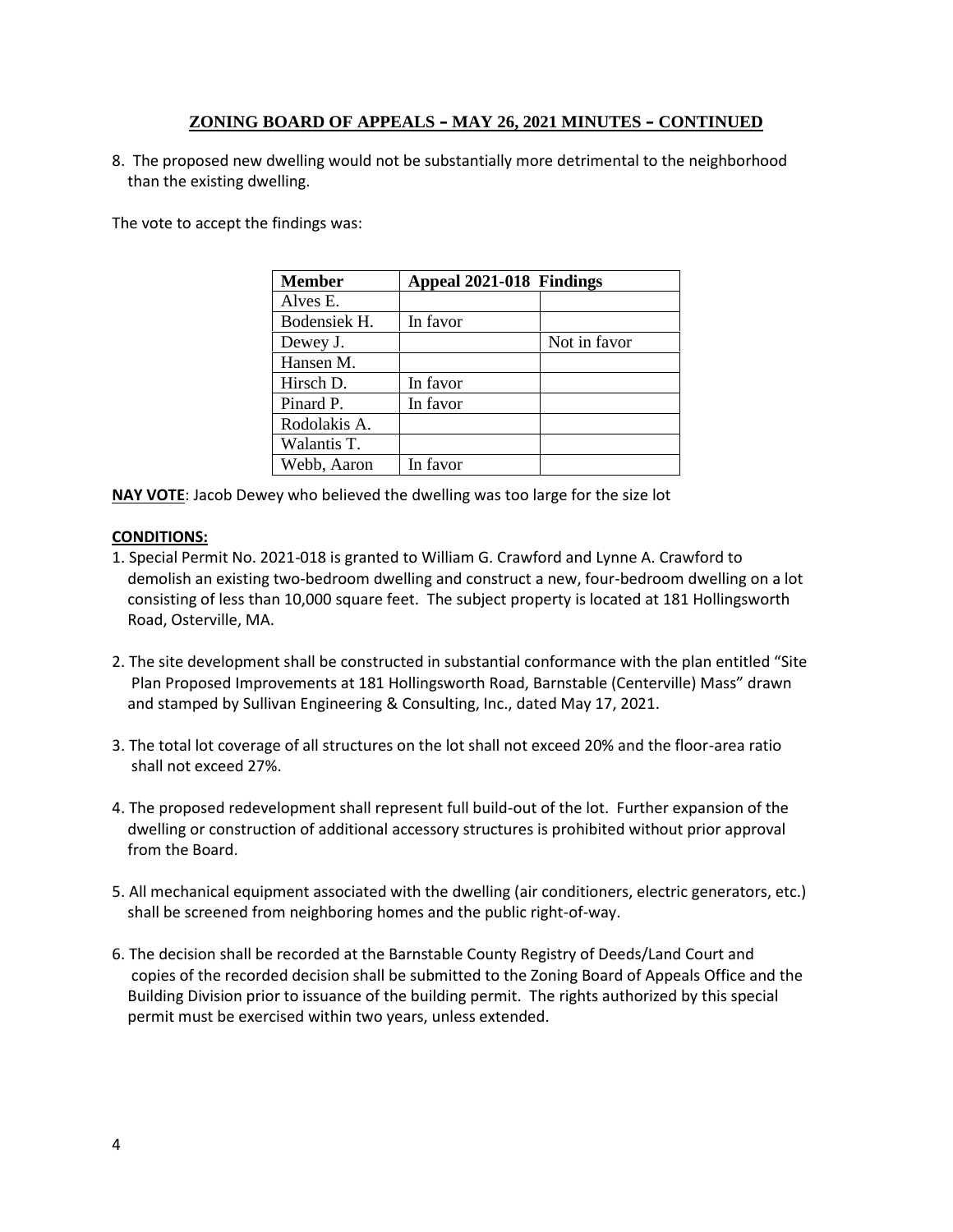| <b>Member</b> | Appeal 2021-018 Findings |              |
|---------------|--------------------------|--------------|
| Alves E.      |                          |              |
| Bodensiek H.  | In favor                 |              |
| Dewey J.      |                          | Not in favor |
| Hansen M.     |                          |              |
| Hirsch D.     | In favor                 |              |
| Pinard P.     | In favor                 |              |
| Rodolakis A.  |                          |              |
| Walantis T.   |                          |              |
| Webb, Aaron   | In favor                 |              |

NAY VOTE: Jacob Dewey who believed the dwelling was too large for the size lot.

**Appeal No. 2021-024** Julie P. Pinto and Gregory J. Pinto, Trustees of the JDC Ocean Avenue Realty Trust, have applied for a Special Permit in accordance with Section 240-131.4D (2) (a) Change, Expansion, Alteration of Structures by Special Permit and Section 240-131.4E Special Permit for Dimensional Relief under the Craigville Beach District Use Regulations. The Applicants are seeking to alter/expand an existing garage pursuant to the plans prepared by LDA Architecture & Interiors, LLP, and Sullivan Engineering & Consulting, Inc. and maintain the existing setback on Ocean Avenue. The property is located at 63 Ocean Avenue, Centerville (Craigville), MA as shown on Assessors Map 226 as parcel 149. It is located in the Craigville Beach District Craigville Village (CBDCV) District of Critical Planning Concern (DCPC).

Attorney Schultz representative for the Pintos speak: The property is improved with a single family dwelling on a lot in approximately 1906 (which is outside this appeal) with a detached garage with an unknown construction date but it was certainly in existence as of 1989 and 2009. A site plan was submitted to the board and Attorney Schultz reviewed it with them. Attorney Schultz also read into the record the evidence that was submitted to the board. Four letters of support were also submitted in favor of the Pinto's renovation. Upon reading all of the presented evidence and facts submitted to the board, Attorney Schultz noted he would entertain any questions from the board.

**Acting Chairman Hirsch** asked if there were any questions or comments from the board. Hearing none, **Acting Chairman Hirsch** opened up comments from the general public. Gordon Starr, Town Councilor introduced himself. He asked to see the site plan. Site plan was displayed on the screen. They will lower the slab by 5 feet. Tref Laflesh, LDA Architecture in Cambridge. Working on this project with Pintos. The reason for lowering the slab is twofold; the incline from Ocean Ave up into the garage is rather steep and so by dropping the slab by 6" is a more functional entrance into the footprint of the garage and the foundations do descend down below the existing grade to the frostline so we do have the ability to slightly lower the slab that is currently in the garage in order to afford more head clearance in the existing garage up to the existing attic space. Mr. Starr: the purpose of this is to create more living space. Attorney Schultz: the existing attic space is more usable and we are trying to make it more fully usable. Under the DCPC attic space is considered habitable. It's a different area with different regulations. Mr. Starr: there is a hardship because you can't move the garage. Can you explain that? Mr. LaFlesh: Based on the slope of the lot, you can see the grading contours there. The topography rises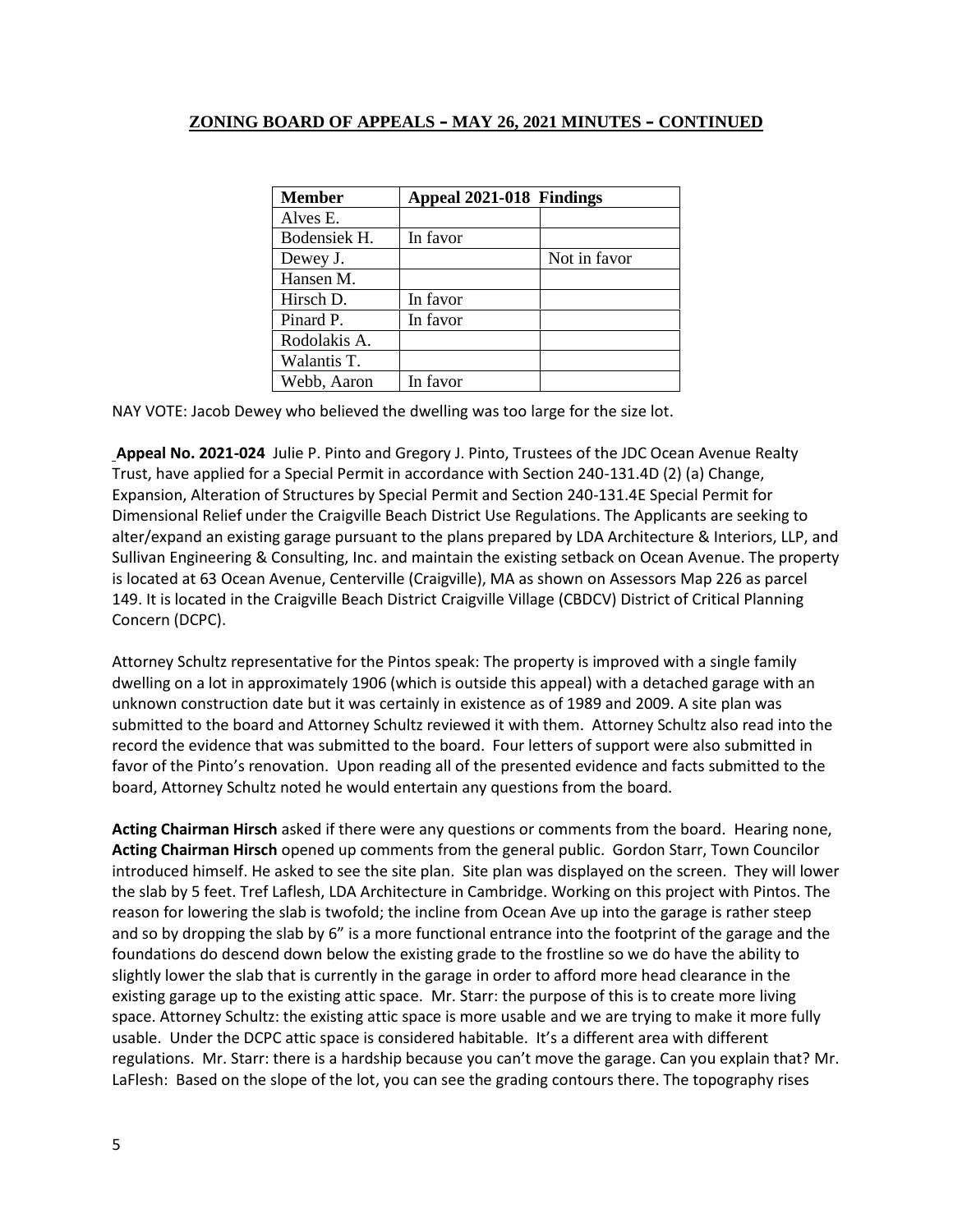about 20 feet from the edge of Ocean Ave up to the garages effectively cut into that existing slope. **Member Dewey** read

# **ZONING BOARD OF APPEALS – MAY 26, 2021 MINUTES – CONTINUED**

into the record four letters in support of the Pintos. Mr. Alan Shoemaker, 12 Butler Ave in Centerville, Vice President of Christian Camp Association; Sue and Gary Conley, 24 Laurel Ave, Centerville; Barbara and Richard Ireland, 57 Ocean Ave., Centerville; Jim Lane, President of Christian Camp Association.

**Member Dewey**: The existing septic system was granted by a variance from the Board of Health. Wanted this noted in the record. **Member Webb**: Do we know definitively there are no added bedrooms? The attic is countable as habitable space.

Findings were read by **Member Bodensiek**.

#### **Findings of Fact**

- 1. The application falls within a category specifically excepted in the ordinance for a grant of a special permit. Section 240-131.4(D) (2) and 240-131.4 (E) allows for expansion of lawfully existing structures with a Special Permit from the Board.
- 2. After an evaluation of all the evidence presented, the proposal fulfills the spirit and intent of the Zoning Ordinance and would not represent a substantial detriment to the public good or the neighborhood affected.
- 3. The proposed alteration/expansions are not substantially more detrimental to the environment, community and/or historic character of the neighborhood than the existing building or structure.
- 4. Contributes to and respects the character and historic development patterns of the area and minimizes inconsistent redevelopment impacts to the historic and community character resources in this area.
- 5. Protects and preserves scenic views and vistas and ways to the water.
- 6. Protects and improves natural resources, including but not limited to the barrier beach and groundwater and coastal water quality and minimizes development and redevelopment impacts to the natural resources and ecosystems in this district.
- 7. Protects human life and property from the hazards of periodic flooding.
- 8. Preserves the natural flood control characteristics and the flood control function of the floodplain.
- 9. The development complies with the setbacks and lot coverage requirements set forth herein, and are in character with surrounding structures, particularly structures that predate it. Relief is being requested for expansion of the structure in accordance with § 240-131.4D.
- 10. The redevelopment complies with the height limitations set forth herein.
- 11. The addition is set back at least 50 feet from the top of the coastal bank resource area.
- 12. Existing natural vegetation within the fifty-foot buffer area to salt marsh and undisturbed buffer areas 50 feet landward of the mean high-water mark of coastal water bodies shall be preserved to the maximum extent feasible.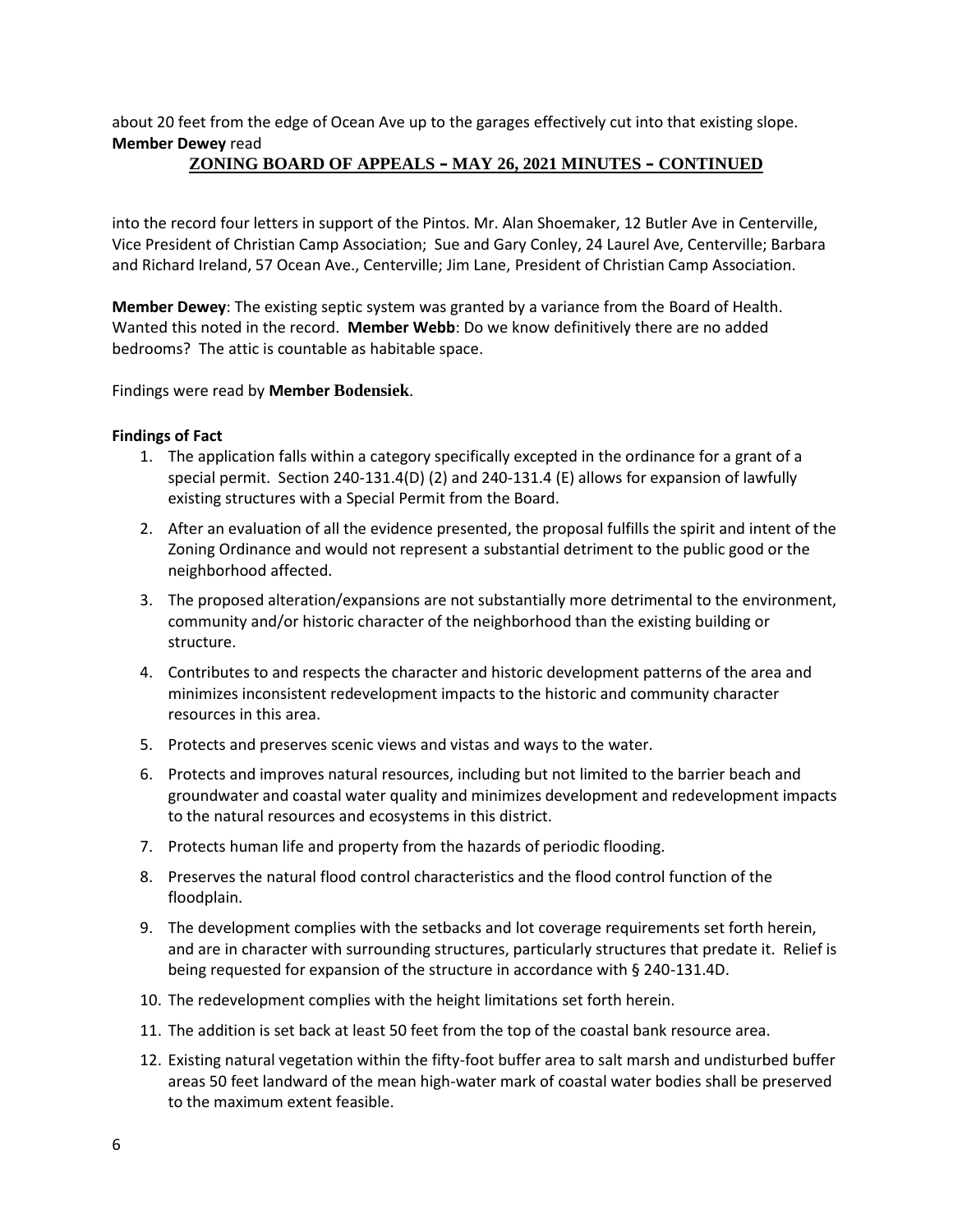- 13. The expansion does not exceed 25% of the gross floor area of structures in existence as of July 1, 1989, or do not exceed 10% of the gross floor area of structures in existence as of November 6, 2009.1
- 14. The expansion does not increase lot coverage over what is allowed under § 240-131.6, Coverage limitations, or by more than 10% over what was existing on November 6, 2009, whichever is greater.
- 15. The expansion does not increase flood hazards in the neighborhood.
- 16. The expansion maintains views to Nantucket Sound / Centerville River: a minimum 20 foot view shed is existing and maintained.

The vote to accept the findings was:

| Member       | Appeal 2021-024 Findings |  |
|--------------|--------------------------|--|
| Alves E.     |                          |  |
| Bodensiek H. | In favor                 |  |
| Dewey J.     | In favor                 |  |
| Hansen M.    |                          |  |
| Hirsch D.    | In favor                 |  |
| Pinard P.    | In favor                 |  |
| Rodolakis A. |                          |  |
| Walantis T.  |                          |  |
| Webb, Aaron  | In favor                 |  |

All in favor.

# **CONDITIONS:**

- 1. Special Permit No. 2021-024 is granted to Julie P. Pinto and Gregory J. Pinto, Trustees of the JDC Ocean Aveniue Realty Trust to allow the alteration/expansion of an existing garage while maintaining existing setback on Ocean Avenue at 63 Ocean Avenue, Centerville (Craigville), MA pursuant to Section 240-131.4 of the Craigville Beach District, District of Critical Planning Concern (DCPC).
- 2. The proposed alteration shall be constructed in substantial conformance with the site plan entitled "Site Plan Proposed Improvements at 63 Ocean Avenue Barnstable (Centerville) Mass" prepared by Sullivan Engineering and Consulting, Inc dated April 7, 2021.
- 3. There shall be no further expansion of the garage unless approved by the Zoning Board of Appeals.
- 4. The Applicant shall comply with decisions and conditions issued by the Board of Health and Conservation Commission.
- 5. This decision shall be recorded at the Barnstable County Registry of Deeds and copies of the recorded decision shall be submitted to the Zoning Board of Appeals Office and the